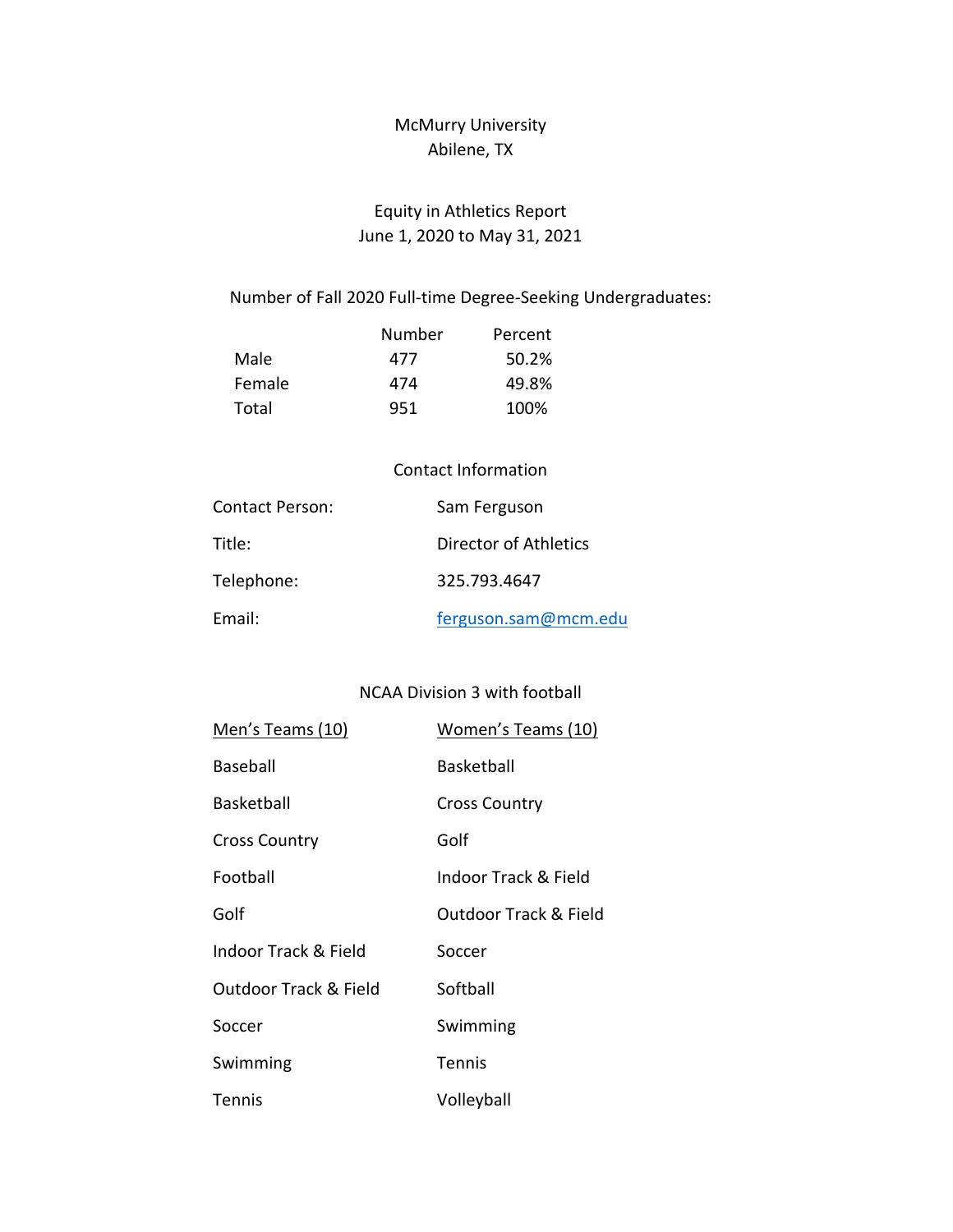|                      | Number of    |                |                | <b>Number of Participants</b> | <b>Number of Participants</b> |                       |  |
|----------------------|--------------|----------------|----------------|-------------------------------|-------------------------------|-----------------------|--|
|                      |              | Participants   |                | on a Second Team              |                               | on a Third Team       |  |
| <b>Sport</b>         | Men's        | Women's        | Men's          | Women's                       | Men's                         | Women's               |  |
|                      | <b>Teams</b> | <b>Teams</b>   | <b>Teams</b>   | <b>Teams</b>                  | <b>Teams</b>                  | <b>Teams</b>          |  |
| <b>Baseball</b>      | 48           | $\sim$         | 0              | $\tilde{\phantom{a}}$         | 0                             | $\sim$                |  |
| <b>Basketball</b>    | 14           | 22             | 1              | $\overline{2}$                | 0                             | 0                     |  |
| <b>Cross Country</b> | 10           | 8              | 9              | 8                             | 9                             | 7                     |  |
| Football             | 108          | $\sim$         | 15             | $\sim$                        | 12                            | $\tilde{\phantom{a}}$ |  |
| Golf                 | 13           | $\overline{2}$ | 0              | 0                             | 0                             | 0                     |  |
| Soccer               | 26           | 36             | 3              | $\overline{1}$                | 0                             | $\Omega$              |  |
| Softball             | $\sim$       | 29             | $\sim$         | $\mathbf{1}$                  | $\tilde{\phantom{a}}$         | 0                     |  |
| Swimming             | 12           | 10             | 1              | $\overline{2}$                | $\overline{1}$                | $\mathbf{1}$          |  |
| Tennis               | 12           | 13             | $\overline{0}$ | 0                             | 0                             | 0                     |  |
| Track, Indoor        | 33           | 24             | 33             | 24                            | 20                            | 8                     |  |
| Track, Outdoor       | 41           | 27             | 39             | 25                            | 21                            | 8                     |  |
| Volleyball           | $\sim$       | 14             | $\sim$         | $\mathbf{1}$                  | $\tilde{\phantom{a}}$         | $\mathbf 0$           |  |
| <b>Total</b>         |              |                |                |                               |                               |                       |  |
| <b>Participants</b>  | 317          | 185            | 101            | 64                            | 63                            | 24                    |  |
| Percentage of        |              |                |                |                               |                               |                       |  |
| Participants         | 63.1%        | 36.9%          |                |                               |                               |                       |  |
| Unduplicated         |              |                |                |                               |                               |                       |  |

Count 256 149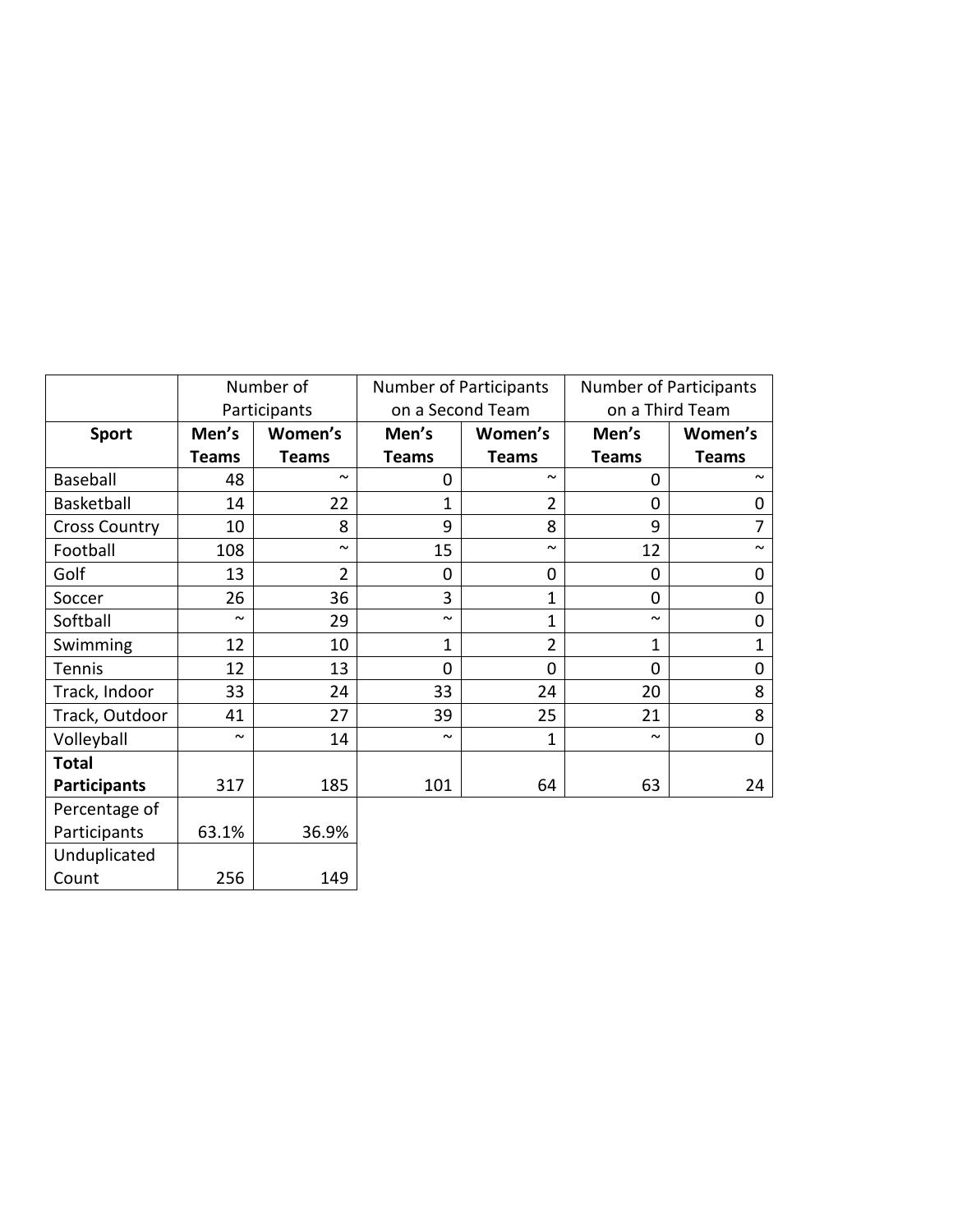| <b>Head Coaches of Men's Teams</b> |                  |               |                           |                |                             |               |                  |             |
|------------------------------------|------------------|---------------|---------------------------|----------------|-----------------------------|---------------|------------------|-------------|
|                                    |                  |               | Male Coaches - Head Count |                | Female Coaches - Head Count |               |                  |             |
| Sport                              | <b>Full Time</b> | Part Time     | <b>Full Time</b>          | Part Time      | <b>Full Time</b>            | Part Time     | <b>Full Time</b> | Part Time   |
|                                    | Coaching         | Coaching      | University                | University     | Coaching                    | Coaching      | University       | University  |
|                                    | <b>Duties</b>    | <b>Duties</b> | Employee                  | Employee       | <b>Duties</b>               | <b>Duties</b> | Employee         | Employee    |
|                                    |                  |               |                           | or             |                             |               |                  | or          |
|                                    |                  |               |                           | Volunteer      |                             |               |                  | Volunteer   |
| Baseball                           | 1                | $\mathbf 0$   |                           | 0              | 0                           | $\mathbf 0$   | $\mathbf 0$      | 0           |
| <b>Basketball</b>                  | 1                | 0             |                           | 0              | 0                           | 0             | $\mathbf 0$      | 0           |
| Football                           |                  | $\Omega$      |                           | $\overline{0}$ | 0                           | $\mathbf 0$   | $\mathbf 0$      | $\mathbf 0$ |
| Golf                               | 0                | 1             |                           | $\Omega$       | 0                           | 0             | $\mathbf 0$      | $\mathbf 0$ |
| Soccer                             | 1                | $\Omega$      | 1                         | $\overline{0}$ | 0                           | $\Omega$      | 0                | $\mathbf 0$ |
| Swimming                           | 0                |               |                           | $\overline{0}$ | 0                           | $\mathbf 0$   | $\mathbf 0$      | $\mathbf 0$ |
| <b>Tennis</b>                      | 0                |               |                           | $\overline{0}$ | 0                           | 0             | $\mathbf 0$      | 0           |
| Track, Cross                       | 0                | 1             | 1                         | $\Omega$       | 0                           | $\mathbf{1}$  | 1                | $\Omega$    |
| Country                            |                  |               |                           |                |                             |               |                  |             |
| Totals                             | 4                | 4             | 8                         | 0              | 0                           |               |                  | 0           |

| <b>Head Coaches of Women's Teams</b> |                  |               |                           |             |                             |               |                  |                |
|--------------------------------------|------------------|---------------|---------------------------|-------------|-----------------------------|---------------|------------------|----------------|
|                                      |                  |               | Male Coaches - Head Count |             | Female Coaches - Head Count |               |                  |                |
| Sport                                | <b>Full Time</b> | Part Time     | <b>Full Time</b>          | Part Time   | <b>Full Time</b>            | Part Time     | <b>Full Time</b> | Part Time      |
|                                      | Coaching         | Coaching      | University                | University  | Coaching                    | Coaching      | University       | University     |
|                                      | <b>Duties</b>    | <b>Duties</b> | Employee                  | Employee    | <b>Duties</b>               | <b>Duties</b> | Employee         | Employee       |
|                                      |                  |               |                           | or          |                             |               |                  | <b>or</b>      |
|                                      |                  |               |                           | Volunteer   |                             |               |                  | Volunteer      |
| Basketball                           | $\Omega$         | $\Omega$      | $\mathbf 0$               | 0           | 1                           | $\mathbf 0$   | 1                | 0              |
| Golf                                 | $\Omega$         |               |                           | 0           | 0                           | $\mathbf 0$   | 0                | 0              |
| Soccer                               |                  | 0             |                           | $\mathbf 0$ | 0                           | $\mathbf 0$   | 0                | $\overline{0}$ |
| Softball                             | 1                | 0             |                           | 0           | 0                           | $\Omega$      | 0                | $\mathbf 0$    |
| Swimming                             | 0                | 1             |                           | 0           | 0                           | 0             | 0                | 0              |
| <b>Tennis</b>                        | $\Omega$         | 1             |                           | 0           | 0                           | $\Omega$      | 0                | $\mathbf 0$    |
| Track, Cross                         | $\Omega$         | 1             |                           | $\Omega$    | 0                           |               |                  | $\Omega$       |
| Country                              |                  |               |                           |             |                             |               |                  |                |
| Volleyball                           | $\mathbf 0$      | $\Omega$      | 0                         | $\Omega$    | 1                           | $\Omega$      | 1                | $\mathbf{0}$   |
| Totals                               | $\overline{2}$   | 4             | 6                         | 0           | າ                           |               | 3                | 0              |

| <b>Average Head</b><br><b>Coach Salary</b> | <b>Dollars</b><br>Per FTE | FTE's | <b>Dollars</b><br><b>Per Position</b> | Number of<br><b>Positions</b> |
|--------------------------------------------|---------------------------|-------|---------------------------------------|-------------------------------|
| Men's Teams                                | 53,085                    | 6.5   | 38,339                                |                               |
| Women's Teams                              | 46,260                    |       | 33,410                                |                               |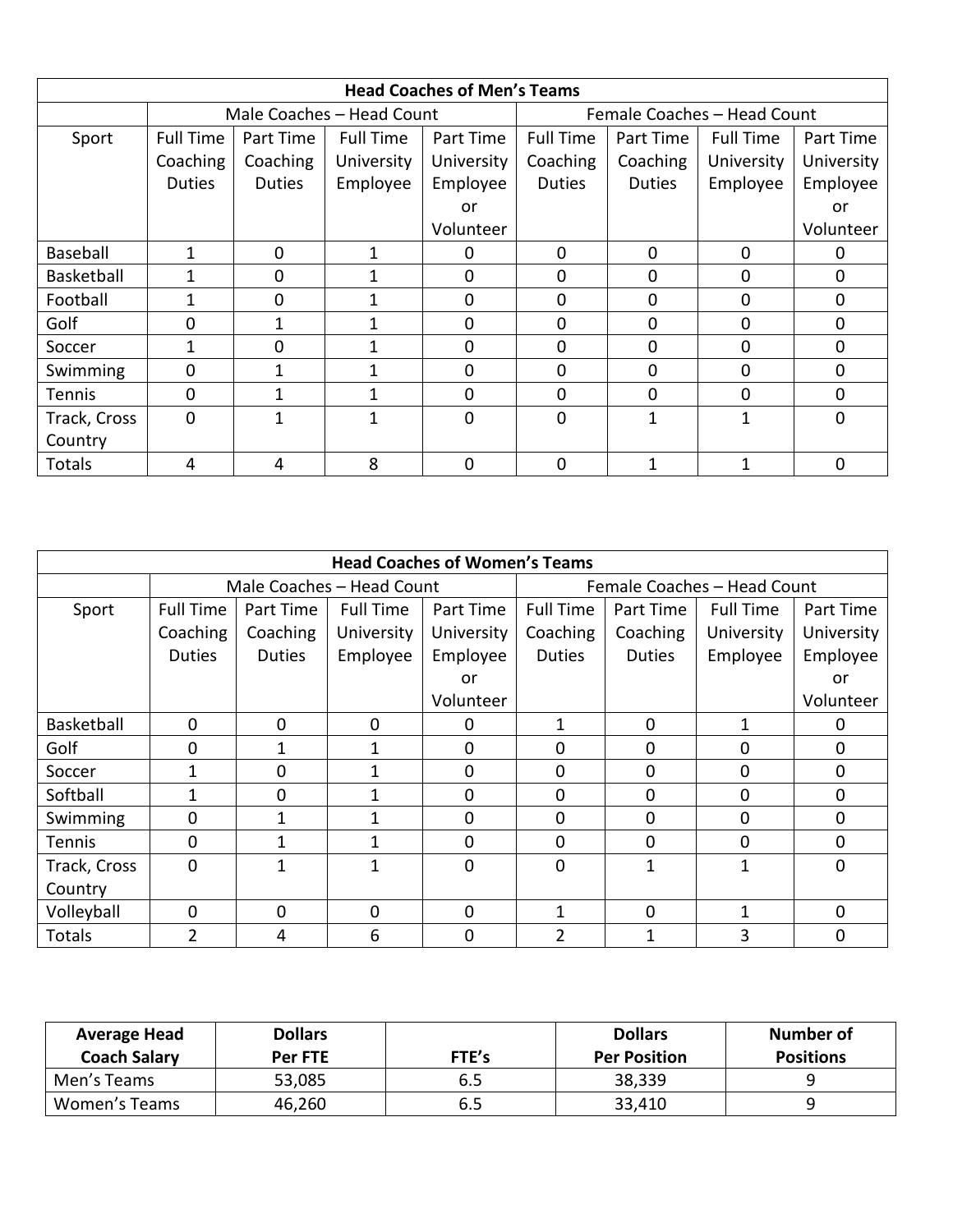| <b>Assistant Coaches of Men's Teams</b> |                  |               |                           |                |                             |               |                  |             |
|-----------------------------------------|------------------|---------------|---------------------------|----------------|-----------------------------|---------------|------------------|-------------|
|                                         |                  |               | Male Coaches - Head Count |                | Female Coaches - Head Count |               |                  |             |
| Sport                                   | <b>Full Time</b> | Part Time     | <b>Full Time</b>          | Part Time      | <b>Full Time</b>            | Part Time     | <b>Full Time</b> | Part Time   |
|                                         | Coaching         | Coaching      | University                | University     | Coaching                    | Coaching      | University       | University  |
|                                         | <b>Duties</b>    | <b>Duties</b> | Employee                  | Employee       | <b>Duties</b>               | <b>Duties</b> | Employee         | Employee    |
|                                         |                  |               |                           | <b>or</b>      |                             |               |                  | <b>or</b>   |
|                                         |                  |               |                           | Volunteer      |                             |               |                  | Volunteer   |
| Baseball                                |                  |               |                           |                | $\mathbf 0$                 | $\mathbf 0$   | $\mathbf 0$      | 0           |
| Basketball                              |                  | 0             |                           | 0              | $\mathbf 0$                 | $\mathbf 0$   | 0                | $\mathbf 0$ |
| Football                                | 5                | 2             | 5                         | $\overline{2}$ | 0                           | $\mathbf 0$   | 0                | $\mathbf 0$ |
| Golf                                    | 0                |               | 0                         |                | $\Omega$                    | $\mathbf 0$   | 0                | 0           |
| Soccer                                  |                  | 0             |                           | 0              | $\Omega$                    | 0             | $\overline{0}$   | 0           |
| Swimming                                | 0                | 0             | 0                         | $\Omega$       | $\mathbf 0$                 | $\mathbf 0$   | 0                | 0           |
| <b>Tennis</b>                           | 0                | 1             | $\Omega$                  |                | $\Omega$                    | $\mathbf 0$   | $\mathbf 0$      | $\Omega$    |
| Track, Cross<br>Country                 | $\mathbf 0$      | ◢             | 1                         | $\Omega$       | $\mathbf{0}$                | 0             | $\overline{0}$   | $\Omega$    |
| Totals                                  | 8                | 6             | 9                         | 5              | $\mathbf 0$                 | $\mathbf 0$   | 0                | $\Omega$    |

| <b>Assistant Coaches of Women's Teams</b> |                  |               |                           |            |                             |               |             |                |
|-------------------------------------------|------------------|---------------|---------------------------|------------|-----------------------------|---------------|-------------|----------------|
|                                           |                  |               | Male Coaches - Head Count |            | Female Coaches - Head Count |               |             |                |
| Sport                                     | <b>Full Time</b> | Part Time     | <b>Full Time</b>          | Part Time  | <b>Full Time</b>            | Part Time     | Full Time   | Part Time      |
|                                           | Coaching         | Coaching      | University                | University | Coaching                    | Coaching      | University  | University     |
|                                           | <b>Duties</b>    | <b>Duties</b> | Employee                  | Employee   | <b>Duties</b>               | <b>Duties</b> | Employee    | Employee       |
|                                           |                  |               |                           | <b>or</b>  |                             |               |             | <b>or</b>      |
|                                           |                  |               |                           | Volunteer  |                             |               |             | Volunteer      |
| Basketball                                | $\mathbf{1}$     | $\mathbf 0$   | 1                         | 0          | 0                           | $\mathbf 0$   | $\mathbf 0$ | 0              |
| Golf                                      | 0                | 1             | 0                         | 1          | 0                           | $\mathbf 0$   | 0           | $\mathbf 0$    |
| Soccer                                    | 0                | 0             | 0                         | 0          |                             | $\mathbf 0$   |             | $\mathbf 0$    |
| Softball                                  |                  | 0             |                           | $\Omega$   | 0                           | 1             | $\mathbf 0$ | 1              |
| Swimming                                  | $\mathbf 0$      | $\Omega$      | 0                         | $\Omega$   | $\mathbf 0$                 | $\mathbf 0$   | 0           | $\mathbf 0$    |
| Tennis                                    | $\mathbf 0$      | 1             | 0                         | 1          | 0                           | $\mathbf 0$   | 0           | 0              |
| Track, Cross                              | 0                | 1             |                           | 0          | $\mathbf 0$                 | $\mathbf 0$   | 0           | 0              |
| Country                                   |                  |               |                           |            |                             |               |             |                |
| Volleyball                                | $\Omega$         | 1             | 0                         | 1          | 0                           | 1             | 0           | 1              |
| <b>Totals</b>                             | $\overline{2}$   | 4             | 3                         | 3          |                             | 2             |             | $\overline{2}$ |

| <b>Average Assistant</b><br><b>Coach Salary</b> | <b>Dollars</b><br>Per FTE | FTE's | <b>Dollars</b><br><b>Per Position</b> | <b>Number of</b><br><b>Positions</b> |
|-------------------------------------------------|---------------------------|-------|---------------------------------------|--------------------------------------|
| Men's Teams                                     | 34,710                    | 10.17 | 25,214                                | 14                                   |
| Women's Teams                                   | 28,521                    | 4.31  | 13,659                                |                                      |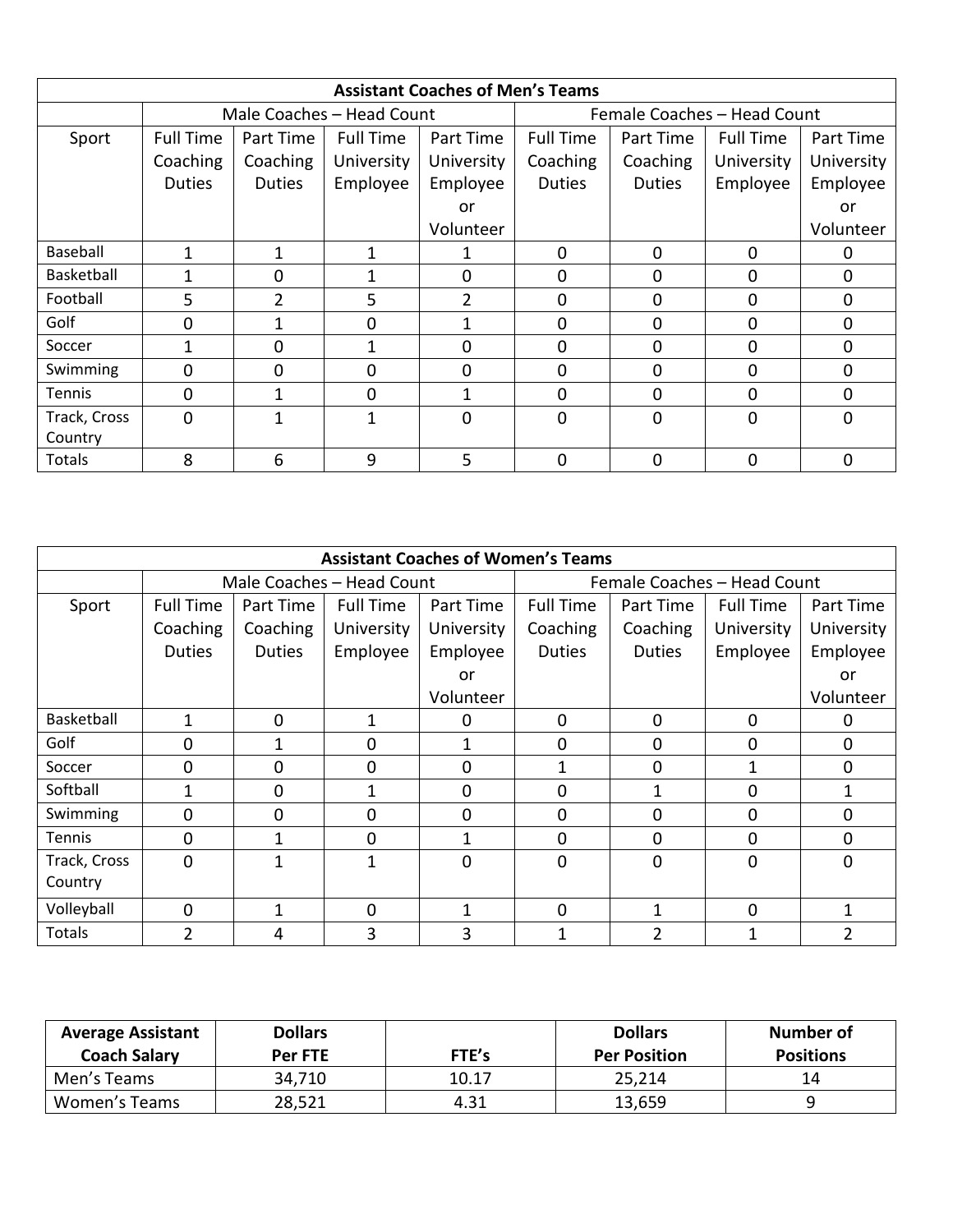| <b>Athletically Related Student Aid</b> |  |    |  |  |  |
|-----------------------------------------|--|----|--|--|--|
| Percent of Total<br><b>Dollars</b>      |  |    |  |  |  |
| Men's Teams                             |  | 0% |  |  |  |
| <b>Women's Teams</b>                    |  | 0% |  |  |  |
| <b>Total Amount</b>                     |  | በ% |  |  |  |

| <b>Recruiting Expenditures</b>     |          |      |  |  |  |
|------------------------------------|----------|------|--|--|--|
| Percent of Total<br><b>Dollars</b> |          |      |  |  |  |
| Men's Teams                        | \$43,988 | 82%  |  |  |  |
| <b>Women's Teams</b>               | \$9,880  | 18%  |  |  |  |
| <b>Total Amount</b>                | \$53,868 | 100% |  |  |  |